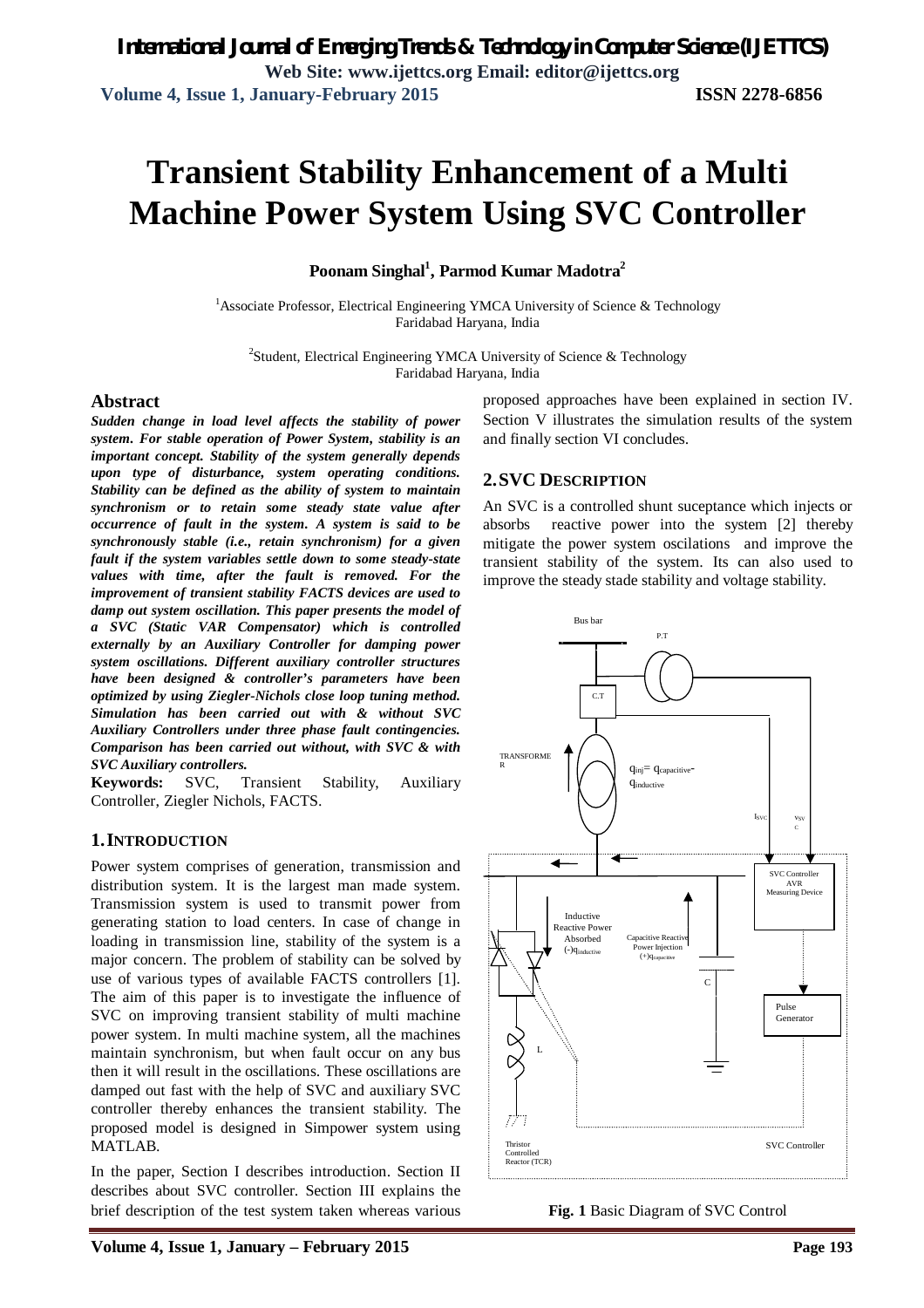# *International Journal of Emerging Trends & Technology in Computer Science (IJETTCS)* **Web Site: www.ijettcs.org Email: editor@ijettcs.org**

#### **Volume 4, Issue 1, January-February 2015 ISSN 2278-6856**

#### **3.POWER SYSTEM UNDER STUDY**

The system consists of two generators (G1 and G2) divided into two subsystem and are connected via tie line as shown in figure 2. G1 is 1000 MW hydraulic generation plant, connected to a load center through a long 500 kV, 700 km transmission line through transformer. Generator G2 is 5000 MW hydraulic plant located close to load center of 5000MW resistive load. Generators G1 and G2 are equipped with a Hydraulic Turbine and Governor (HTG), Excitation system and Power System Stabilizer (PSS). SVC of 200 MVar is connected at the center of transmission line. The value of various parameter used are given in Appendix-A.



**Fig 2:** Two Machine Model with SVC auxiliary Controller

#### **4.THE PROPOSED APPROACHES**

To enhance power system stability and to reduce the damping time. Different types of Auxiliary controllers are discussed by many researchers [3]-[7] to enhance the power system stability. Paper [3] describes about PID based SVC auxiliary controller to enhance voltage stability of the system, while paper [5], presents the model of PI and PD based SVC auxiliary controller with washout and lead lag compensator for the improvement of voltage stability. Paper [7] designed the structure of lead lag auxiliary controller along with PID based damping controller whose parameter are optimized using GA for the enhancement of voltage stability.

In the following section different type of SVC Auxiliary controllers have been designed for the enhancement of Transient stability and the controller parameters are tuned by Ziegler-Nichols, a correction technique.

#### **4.1PID based Auxiliary Controller**

An auxiliary signal from PID controller enhances the stability and damp out the oscillations quickly as compared to SVC without auxiliary signal.





#### **4.2Control of SVC with washout and with 2 stages of lead-lag compensator**

Another structure of auxiliary controller of SVC is shown in fig 4. A gain block having gain  $K_1$ , a washout block and two stages of phase compensation block combines to form the proposed type of auxiliary controller. Washout block, with the time constant  $T_w$ , serves as high pass filter, which can allow signal to pass unchanged. The lead lag compensation blocks (time constant  $T_{1a}$ ,  $T_{2a}$  and  $T_{3a}$ ,  $T_{4a}$ ) provide the best phase lead characteristics to compensate the phase lag between input and output signals.  $V_{\text{pref}}$  is the reference injected voltage as desired by the steady state power flow control loop. During large disturbance transient period  $V<sub>qref</sub>$  is assumed to be constant. The desired value of compensation is summation of change in the SVC injected voltage  $\Delta V_q$  and V<sub>qref</sub>. With the use of washout and 2 stages of lead-lag compensator enhances the stability and damps the oscillations quickly as compared to above case.



Fig 4: Auxiliary Control of SVC with washout and lead lag compensator

#### **4.3 PD based Auxiliary Controller with Washout and Lead Lag compensators**

Power Oscillation Damping unit is designed using PD control in addition to washout and lead-lag compensator. This controller structure further enhances the transient stability.



**Fig 5:** PD based SVC auxiliary Controller

#### **4.4 PI based Auxiliary Controller with Washout and Lead Lag compensators**

An addition of PI controller to washout and lead-lag compensator further enhances the oscillations in the system by reducing the damping period.

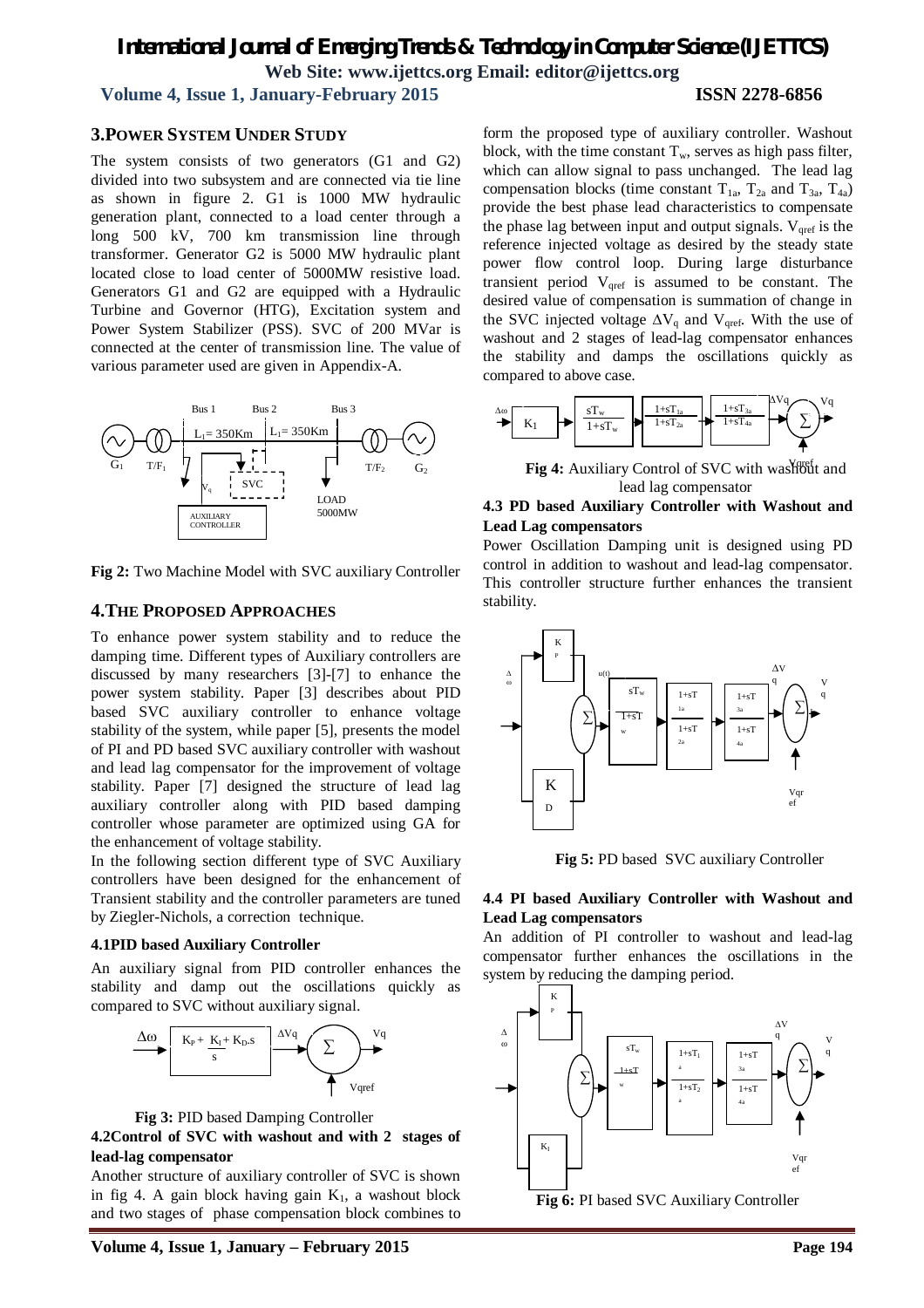# *International Journal of Emerging Trends & Technology in Computer Science (IJETTCS)* **Web Site: www.ijettcs.org Email: editor@ijettcs.org**

 **Volume 4, Issue 1, January-February 2015 ISSN 2278-6856**

#### **4.5 Series PID Controller with Washout and Lead Lag compensators**

Auxiliary signal to SVC controller achieved by connecting PID controller in series with washout and lead lag compensator to damp out the Power system oscillations.



**Fig 7:** Series PID SVC Auxiliary Controller with washout and lead lag compensator

#### **4.6 Parallel PID Controller with Washout and Lead Lag Compensator**

Auxiliary control signal to SVC Controller is obtained by using PID controller in parallel to washout and lead-lag compensator.



Fig 8: Parallel PID SVC Auxiliary Controller with washout and lead lag compensator

#### **5.SIMULATION**

Trasient stability analysis is being carried out with different control schemes discussed in section IV. The three phase fault is created at bus no 1 for 50msec. The parameters of various proposed controllers are given in Appendix –B. The simulation result are given in fig 9(i) to fig 9(viii).



Figure 9(i): Time response of speed deviation (with and without SVC)



Figure 9(ii): Time response of speed deviation (with SVC controller and PID Based Auxiliary Controller)



figure 9(iii): Time response of speed deviation with SVC Auxiliary Controller with washout, lead lag compensator and PID based SVC auxiliary controller)



Figure 9(iv): Time response of speed deviation (with SVC Auxiliary Controller with washout, lead lag compensator and PD in series with washout and lead lag compensators)



Auxiliary Controller with PI in series with washout and lead lag compensators)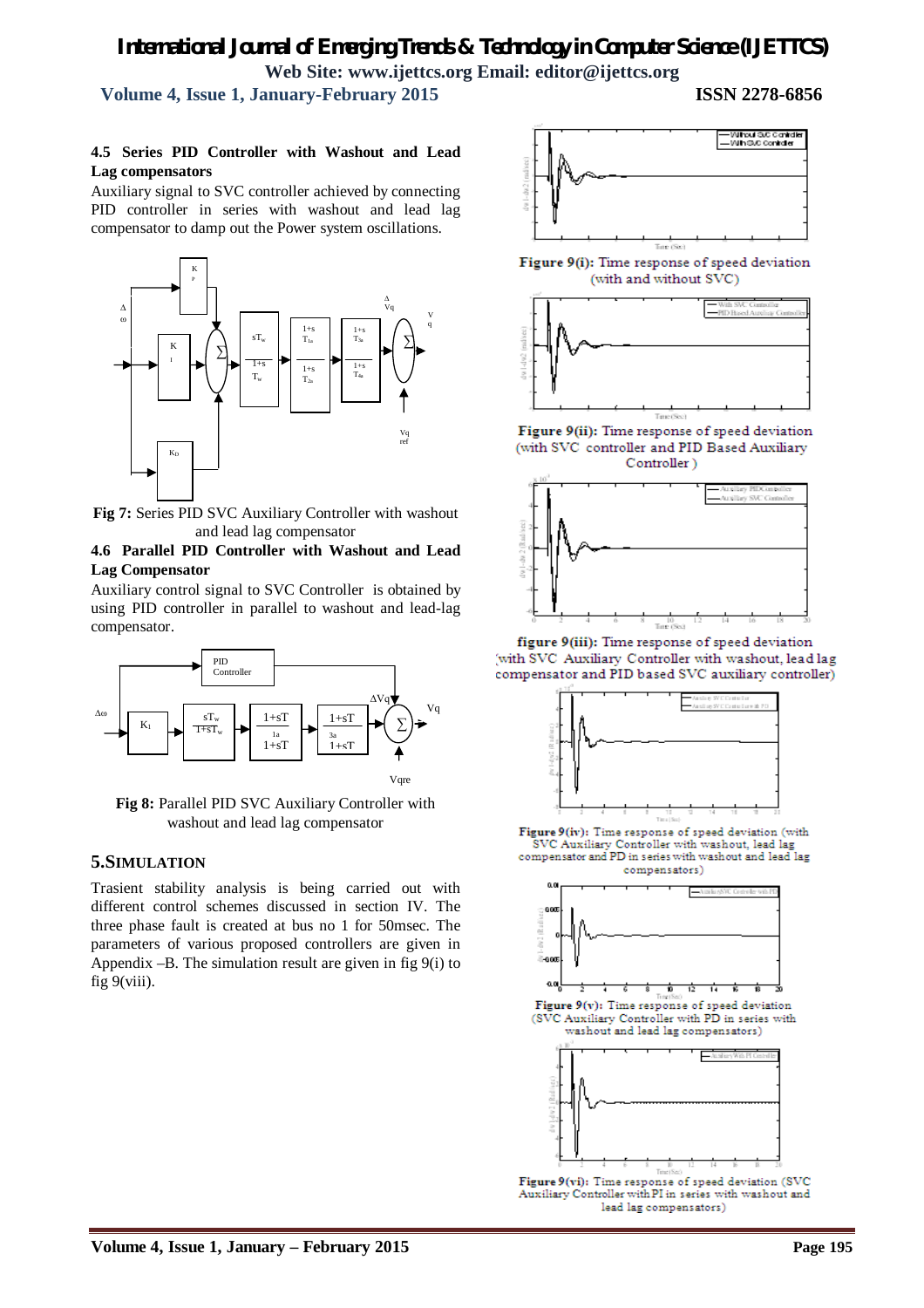# *International Journal of Emerging Trends & Technology in Computer Science (IJETTCS)* **Web Site: www.ijettcs.org Email: editor@ijettcs.org**

 **Volume 4, Issue 1, January-February 2015 ISSN 2278-6856**



Figure 9(vii): Time response of speed deviation (with SVC Auxiliary Controller with PID in series with washout and lead lag compensators)



Auxiliary Controller with PID in parallel with washout and lead lag compensators)

#### **6.CONCLUSION**

This paper presents the transient stability enhancement of multi machine system in order to reduce the settling time by the use of auxiliary controller of SVC under three phase fault condition. The use of such auxiliary efficient controller made the system reliable and cheap. Advantages of such controllers are that only a small controller can handle a robust interconnected power system efficiently and effectively. For stability improvements, if an externally (PI, PD, PID) controlled auxiliary controller with washout and phase lead lag compensator is connected to SVC controllers in the network, then a small rating SVC can damp out oscillation affecting the system becomes stable in faster way. The simulation results reveal that without the use of SVC settling time is around 8.5sec. But when SVC controller is used in the center of the network settling period reduced to 7.8 sec. But the use of external control to SVC with PID controller in place of washout and lead lag compensators further reduces the stability time to 7 sec. On the application of external control to SVC with washout and 2 stages of lead lag compensation further reduces the oscillations and enhances the stability period to 5.9sec. While the use of SVC Auxiliary control with PD reduces the setting time to 5.6 sec which is further reduces to 5.4 seconds by the use of auxiliary SVC controller with PI controller. While the use of series and parallel SVC Controller discussed in proposed structure in subsection 5 and 6 are comparable having stability period of almost 5 seconds.

#### **Appendix-A**

#### **Generator 1, M1:**

 $S_B = 1000$  MVA, H = 3.7 s, V<sub>B</sub> = 13.8 kV, f = 60 Hz, R<sub>S</sub>  $=$ 2.8544 e -3,  $X_d = 1.305$ ,  $X_d = 0.296$ ,  $X_d$   $\cdot$  = 0.252,  $X_q =$ 0.474,  $X_q$  ' = 0.243,  $X_q$  ' = 0.18,  $T<sub>d</sub> = 1.01$  s,  $T<sub>d</sub>' = 0.053$  s,  $T<sub>q0</sub>'' = 0.1$  s, Pe=0.95 pu.

**Generator 2, M2:**

 $S_B = 5000$  MVA, H = 3.7 s, V<sub>B</sub> = 13.8 kV, f = 60 Hz, R<sub>S</sub>  $=$ 2.8544 e -3,  $X_d = 1.305$ ,  $X_d' = 0.296$ ,  $X_d' = 0.252$ ,  $X_q =$ 0.474,  $X_q$  ' = 0.243,  $X_q$  ' = 0.18,  $T_d = 1.01$ s,  $T_d' = 0.053$ s,  $T_{qo}$ ''= 0.1 s, P<sub>e</sub>=0.809094pu. Load at Bus3: 5000MW **Transformer 1:** 

1000 MVA, 13.8/500 kV, 60 Hz,  $R_1 = R_2 = 0.002$ ,  $L_1 = 0$ ,  $L_2 = 0.12$ ,  $D_1/Y_g$  connection,

$$
\mathrm{R}_\mathrm{m} = 500,\, \mathrm{L}_\mathrm{m} = 500
$$

**Transformer 2:** 

1400 MVA, 13.8/500 kV, 60 Hz,  $R_1 = R_2 = 0.002$ ,  $L_1 = 0$ ,  $L_2 = 0.12$ ,  $D_1/Y_g$  connection,

 $R_m = 500, L_m = 500$ 

**Transmission lines:**

3-Ph, 60 Hz, Length  $(L_1) = 350$ km  $R_1$  = .01755 Ω/ km,  $R_0$  = 0.2758 Ω / km, L<sub>1</sub> = 0.8737e-3 H/km,  $L_0 = 3.220e-3$  H/km,  $C_1 = 13.33e-9$  F/km,  $C_0 = 9.297e-9$  F/ km

#### **Hydraulic turbine and governor:**

$$
K_a = 3.33, T_a = 0.07, G_{min} = 0.01, G_{max} = 0.97518, V_{gmin} = -0.1 \text{ pu/s}, V_{gmax} = 0.1 \text{ pu/s}, R_p = 0.05, K_p = 1.163, K_i = 0.105, K_d = 0, T_d = 0.01 \text{ s}, \beta = 0, T_w = 2.67 \text{ s each}
$$
  
**Excitation system:**  

$$
T_r = 0.02 \text{ s}, K_a = 200, T_a = 0.001 \text{ s}, K_e = 1, T_e = 0, T_b = 0, T_c = 0, K_f = 0.001, T_f = 0.1 \text{ s}, E_{fmin} = 0, E_{fmax} = 7, K_p = 0 \text{ each}
$$

**Static Var Compensator:** 

500KV, ±200 MVAR

#### **APPENDIX – B**

Washout time constant  $T_w=10$ sec

Lead Lag Compensator Constants:

|                     | $T_{1a} = 0.90$ sec                | $T_{2a} = 0.0207$ sec        |
|---------------------|------------------------------------|------------------------------|
| $T_{3a} = 0.95$ sec |                                    | $T_{4a} = 0.2207$ sec        |
| S. No               | Controller                         | <b>Parameters Values</b>     |
|                     | Auxiliary Control of $K_s = -1.77$ |                              |
|                     | SVC with washout and               |                              |
|                     | with 2 stages of lead-lag          |                              |
|                     | compensator                        |                              |
| 2                   | PID Based Auxiliary                | $K_p = 1.7, K_l = 0.55,$     |
|                     | Controller                         | $K_D = 0.01$                 |
| 3                   | PD based Auxiliary                 | $K_p = 1.7$ , $K_p = 0.01$   |
|                     | Controller with Washout            |                              |
|                     | Lead<br>and<br>Lag                 |                              |
|                     | compensators                       |                              |
| 4                   | PI<br>based Auxiliary              | $K_p = 1.7$ , $K_l = 0.55$   |
|                     | Controller with Washout            |                              |
|                     | Lead<br>and<br>Lag                 |                              |
|                     | compensators                       |                              |
|                     |                                    |                              |
| 5                   | Series PID Controller              | $K_p = 1.5$ , $K_l = 1.27$ , |
|                     | with Washout and Lead-             | $K_D = 0.0590$               |
|                     | Lag-compensators                   |                              |
| 6                   | Parallel PID Control               | $K_p = 2.5$ , $K_l = 2.54$ , |
|                     | with Washout and Lead              | $K_D = 0.0690$               |
|                     | Lag compensator                    | $K_s = -1.79$                |
|                     |                                    |                              |